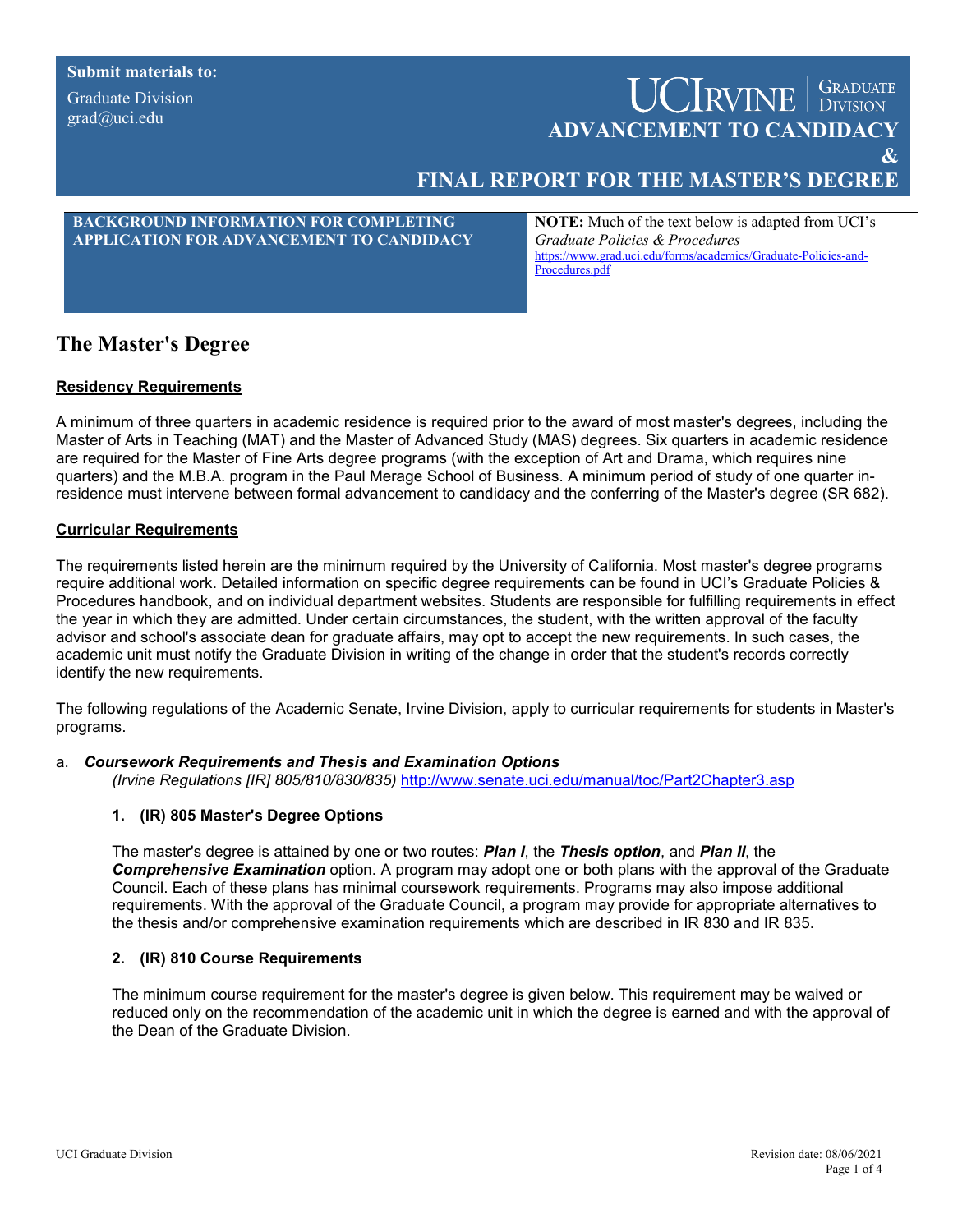#### *Plan I (Thesis)*

In addition to the thesis, a minimum of 28 quarter units in approved courses is also required, at least 20 of which must be earned in 200 series graduate-level courses exclusive of credit given for thesis research and preparation. A general examination is also required.

#### *Plan II (Comprehensive Examination)*

In addition to the comprehensive examination, a minimum of 36 quarter units in approved courses, at least 24 of which must be from graduate-level courses in the 200 series.

#### **3. (IR) 830 Master's Degree Requirements: Thesis Committee: Plan I**

(Approved by Irvine Division May 11, 2000.)

Under Plan I a thesis is required. A committee of three faculty members recommended by the academic unit\* and appointed by the Dean of the Graduate Division shall approve the subject, pass on the content of the thesis, and administer the general examination. Usually one of the committee members directs the work.

\*Note: Definitions of Academic Unit

a) Department.

- b) If "a" fails, Interdisciplinary Program.
- c) If "a" and "b" fail, the graduate program which oversees the student's progress.
- d) If "a", "b" and "c" fail, the School.

e) In cases where multi-campus programs are involved, the same definitions will apply across all campuses relevant to the program.

#### **Thesis Committee Membership**

The thesis committee is comprised of three voting members of the University of California Academic Senate - not necessarily the Irvine Division -- or the equivalent. A majority of the committee, but not necessarily all, shall be affiliated with the program. The Thesis Committee shall approve the subject of the thesis, pass on the content and administer the general examination. Usually, the Chair of the committee directs the work.

Chair: The Chair of the committee must hold a primary or joint academic appointment in the academic unit/program supervising the master's program; no exceptions will be granted for this position.

General Members: Non-voting members of the Academic Senate will be considered for general membership on the committee on an exception-only basis. The Dean of the Graduate Division, on behalf of the Graduate Council, retains sole authority to grant exceptions. All such requests must be submitted in writing by the Chair of the academic unit to the Dean of the Graduate Division two weeks prior to the examination to allow a reasonable time for review.

Oversight Member: If the Chair, Thesis Advisor or other member of the committee has a financial interest in an outside entity that carries the possibility of a **conflict of interest** that is potentially harmful to the academic interests of the graduate student, an Oversight Member must be appointed in addition to the two general members. It is understood that the Oversight Member shall not bear a possible conflict of interest potentially harmful to the graduate student in the discharge of his or her role as Oversight Member. See exceptions below for procedures to appoint an Oversight Member.

Role of Oversight Member: The Oversight Member shall participate on all student research advisory and/or thesis committees. An additional role of the Oversight Member is to be fully cognizant of the issues related to the possible conflict of interest and its potential impact on the student, and to be fully cognizant of the UCI resources available should a conflict of interest problem arise. If there do not appear to be any harmful results from the conflict of interest, the Oversight Member shall sign a statement to that effect after each committee meeting and the statement shall be placed in the student's file and a copy forwarded to the Dean of the Graduate Division. If the Oversight Member perceives that there is a problem arising from conflict of interest issues, then he/she shall not sign off on the committee deliberation, but shall instead inform the Dean of the Graduate Division of this apparent problem in writing.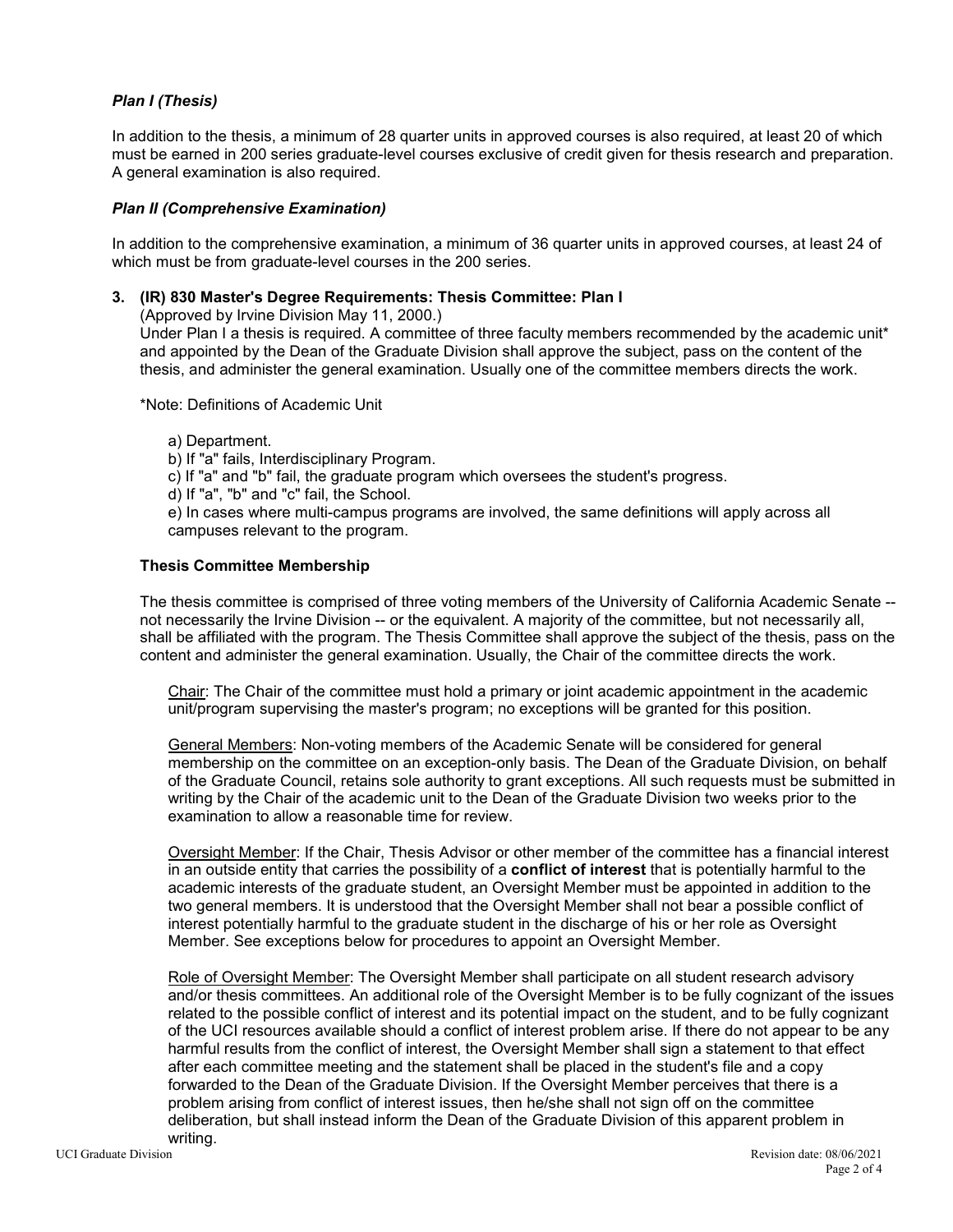#### **Procedures for Appointing Members to Thesis Committee**

The qualifications of all committee members must be evaluated and approved by the academic unit Chair or designee. When the membership of the proposed committee conforms to Senate policy as defined in this regulation, the Dean of the Graduate Division, on behalf of the Graduate Council, may delegate to the academic unit the authority to appoint, evaluate, and approve the committee. When the proposed membership deviates from this policy, as in the case of non-voting Senate members or faculty members from other universities, or in the case of appointment of an Oversight Member, a request for an exception must be submitted in writing to the Dean of the Graduate Division.

#### **Exceptions on Appointments to Thesis Committee**

Oversight Member: The Dean of the Graduate Division shall select the Oversight Member from a list of three nominees agreed upon by the student, the faculty research advisor, and the departmental representative. If these individuals cannot agree on three nominees, the departmental representative (either the graduate advisor or the chair if the advisor is conflicted) will select the nominees. The departmental representative shall submit a written request to appoint an Oversight Member to the Dean of the Graduate Division no less than two weeks prior to the date of the exam to allow a reasonable time for review. This request should include background information describing the circumstances of the possible conflict. The Dean of the Graduate Division will retain sole authority to appoint the Oversight Member. No exceptions to this requirement will be considered.

General Member: Non-voting members of the Academic Senate and faculty members holding professorial titles from other universities will be considered for general membership on the committee on an exception-only basis.

#### **Responsibilities**

It is the responsibility of the Chair of the academic unit, the Departmental Faculty Advisor, Mentor or Associate Dean for Graduate Affairs as appropriate, and the Chair of the Candidacy Committee: (1) to inform the student regarding the policy on Thesis Committees -- including full disclosure of issues pertaining to possible conflict of interest that is potentially harmful to the academic interests of graduate students; (2) to provide graduate students with a policy statement on such possible conflict of interest prior to the student designating a research topic, forming a graduate committee, or being employed as a research or teaching assistant, whichever event occurs first; and (3) to ensure that these Academic Senate policies are followed.

# **4. (IR) 835 Comprehensive Examination (Plan II)**

A final comprehensive examination, the nature of which is to be determined by the academic unit and approved by the Graduate Council, is required of candidates following Plan II. The content of the exam represents a capstone requirement that integrates the intellectual substance of the program.

#### b. *Advancement to Candidacy*

#### Senate Regulation 320

Graduate students are such graduates of the University (or of other institutions empowered to confer like degrees on an equivalent basis) who are pursuing advanced or special studies under the direction of a Graduate Council. Graduate students may be resident graduates not candidates for a degree, or they may become candidates for higher degrees. All graduate students are considered resident graduates not candidates for a degree, unless admitted to candidacy by a Graduate Council after formal application.

In accordance with University of California policy, students must be advanced to candidacy for their degree prior to the beginning of the final quarter of enrollment. An application for Advancement to Candidacy initiated by the student and/or Department and approved by the academic unit should be submitted to the Dean of the Graduate Division via the official Graduate Division DocuSign form at least 30 days before the opening of the quarter in which the degree is expected. The *Application* must be accompanied by petitions for any course credits that have not already been approved by the Dean of the Graduate